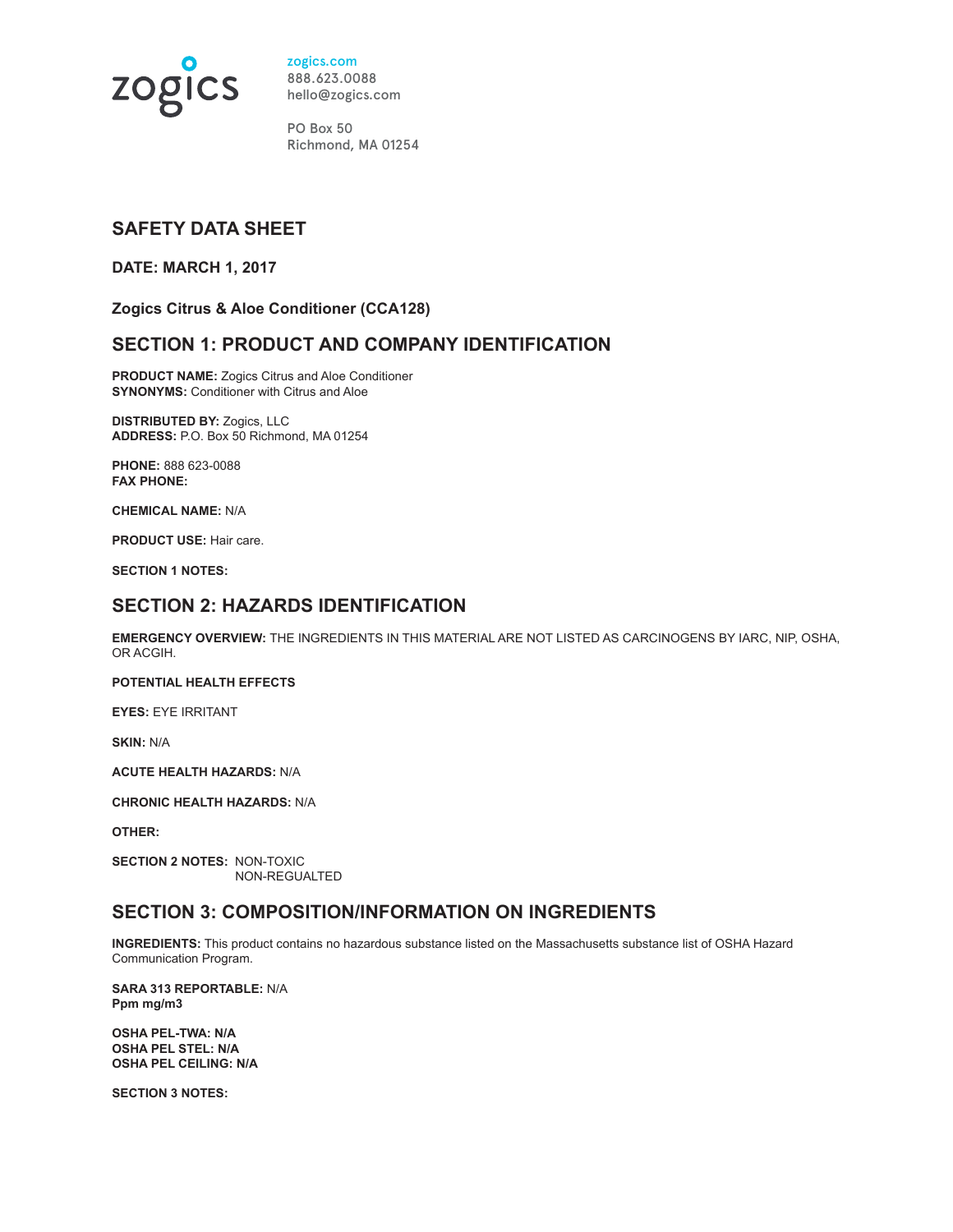## **SECTION 4: FIRST AID MEASURES**

**EYES:** IN CASE OF EYE CONTACT, FLUSH WITH WATER FOR AT LEAST 15 MINUTES. GET IMMEDIATE MEDICAL ATTENTION

**SKIN:** N/A

**INGESTION:** N/A

**INHALATION:** N/A

**NOTES TO PHYSICIANS OR FIRST AID PROVIDERS:**

**SECTION 4 NOTES:**

#### **SECTION 5: FIRE-FIGHTING MEASURES**

**FLAMMABLE LIMITS IN AIR, UPPER:** N/A **(% BY VOLUME) LOWER:** 

**FLASH POINT:** N/A **F: C:** 

**METHOD USED:**

**AUTOIGNITION TEMPERATURE:** N/A **F:** 

**C:** 

**EXTINGUISHING MEDIA:** CARBON DIOXIDE, WATER, DRY CHEMICALS

**SPECIAL FIRE FIGHTING PROCEDURES:** NONE

**UNUSUAL FIRE AND EXPLOSION HAZARDS:** NONE

**HAZARDOUS DECOMPOSITION PRODUCTS:** NONE

**SECTION 5 NOTES:**

#### **SECTION 6: ACCIDENTAL RELEASE MEASURES**

**ACCIDENTAL RELEASE MEASURES:** CATCH SPILL AND RETURN TO CONTAINER. USE ABSORBENT TO REMOVE REMAINDER OF SPILL. PLACE ABSORBENT IN STEEL CONTAINER. PLACE CONTAINER IN SAFE PLACE TO AWAIT PROPER DISPOSAL.

**SECTION 6 NOTES:** 

#### **SECTION 7: HANDLING AND STORAGE**

**HANDLING AND STORAGE:** STORE AT ROOM TEMPERATURE

**OTHER PRECAUTIONS:** N/A

**SECTION 7 NOTES:**

## **SECTION 8: EXPOSURE CONTROLS/PERSONAL PROTECTION**

**VENTILATION:** NONE

**RESPIRATORY PROTECTION:** NONE

**EYE PROTECTION:** WHEN POURING LIQUID, WEAR SAFETY GLASSES

**SKIN PROTECTION:** NONE

**OTHER PROTECTIVE CLOTHING OR EQUIPMENT:** WEAR SAFETY GLASSES IF REPOURING THIS MATERIAL

**SECTION 8 NOTES:**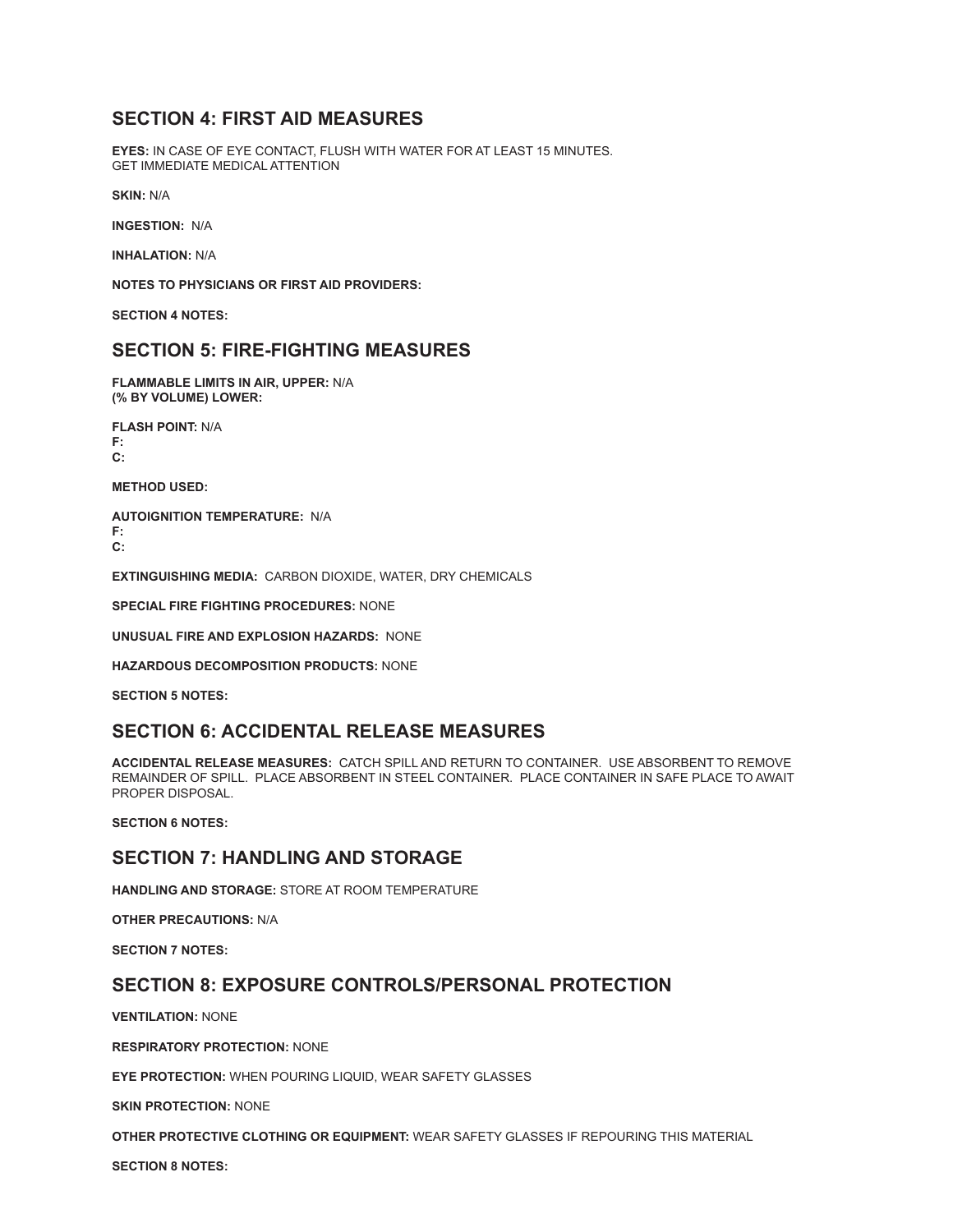## **SECTION 9: PHYSICAL AND CHEMICAL PROPERTIES**

**APPEARANCE:** WHITE VISCOUS LIQUID **ODOR:** GRAPEFRUIT FRAGRANCE **PHYSICAL STATE:** LIQUID **PH AS SUPPLIED:** OF- CONCENTRATION: 6.8 – 7.0 **BOILING POINT: F:** 206°F **C: FREEZING POINT: F:** 32°F **C: SPECIFIC GRAVITY (H2O = 1):** 1.0 – 1.1 **F: C: EVAPORATION RATE:** 1 **BASIS (=1): SOLUBILITY IN WATER: COMPLETE PERCENT VOLATILE: BY VOL @ 55-70:**

**SECTION 9 NOTES:**

## **SECTION 10: STABILITY AND REACTIVITY**

#### **STABLE UNSTABLE**

**STABILITY:** STABLE UNDER NORMAL CONDITIONS **CONDITIONS TO AVOID (STABILITY):** STRONG OXIDIZING AGENTS **INCOMPATIBILITY (MATERIAL TO AVOID):** STRONG OXIDIZING AGENTS **HAZARDOUS DECOMPOSITION OR BY-PRODUCTS:** WILL NOT OCCUR **HAZARDOUS POLYMERIZATION:** MATERIAL WILL NOT POLYMERIZE **CONDITIONS TO AVOID (POLYMERIZATION):** N/A **SECTION 10 NOTES:**

## **SECTION 11: TOXICOLOGICAL INFORMATION**

**TOXICOLOGICAL INFORMATION: N/A SECTION 11 NOTES:**

#### **SECTION 12: ECOLOGICAL INFORMATION**

**ECOLOGICAL INFORMATION: N/A SECTION 12 NOTES:**